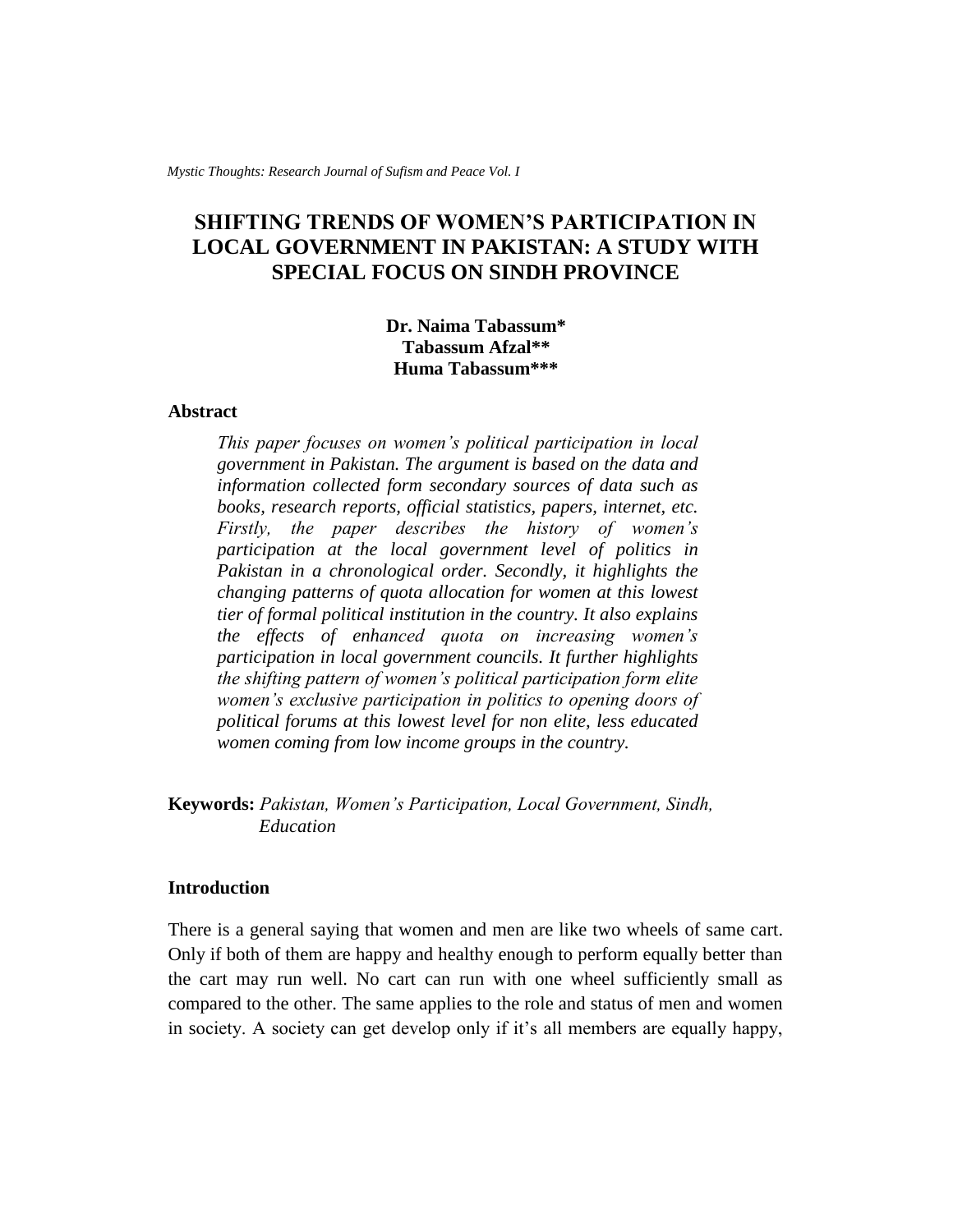health and satisfied enough efficiently perform for the development of all. On the contrary, we see women in Pakistan are faced with lower educational status, poor health conditions, harmful socio-cultural practices, difficulty in access to law and justice, and no say in decision making from family to the state level.

Women's equal participation in all aspects of social life is an essential for the development of a health society and better world for future generations. This equal participation can be ensure by enabling and facilitating women's participation in all basic social institutions of the society such as education, health, politics, economics, and etc. Politics is one of the basic social institutions of each and every society. The equal participation of women as half the population of every society on earth is essential for making this institution more and more democratic and efficient.

Women's representation and participation in political forums of Pakistan has never been so promising. For a long time, they were either absent or marginally represented in formal political forums from parliament to local government level. Throughout the history, women's representation in national assembly was no more than 22%. During the years from 1947 to 2000, the representation of women could not be more than 10%. The participation of women was further lower in senate as there has never been any reserved seat for women till the year 2000. It was very late in the year 2000, when 17% quota was reserved for women in national assembly and senate. The situations were not different in case of provincial assemblies. The local government is the level was witnessing the vulnerable level of women's representation. This lowest tier has also been less studied for its dynamics and shifting pattern.

Accordingly, this paper aims to identify the patterns of women's representation in local governments in Pakistan. To cover the patterns of women's participation all around the country with its different cultures and local government experiences was beyond the scope of this paper. Therefore, the paper is written with a special focus on shifting patterns of women's participation in local government of Sindh province. The paper is divided into four parts. Following this brief introduction, there is a section dealing with the history of local government in Pakistan along with the marginal quota reservation for women in them. The next section dealt with the effects of increased quota reservation on women's participation in local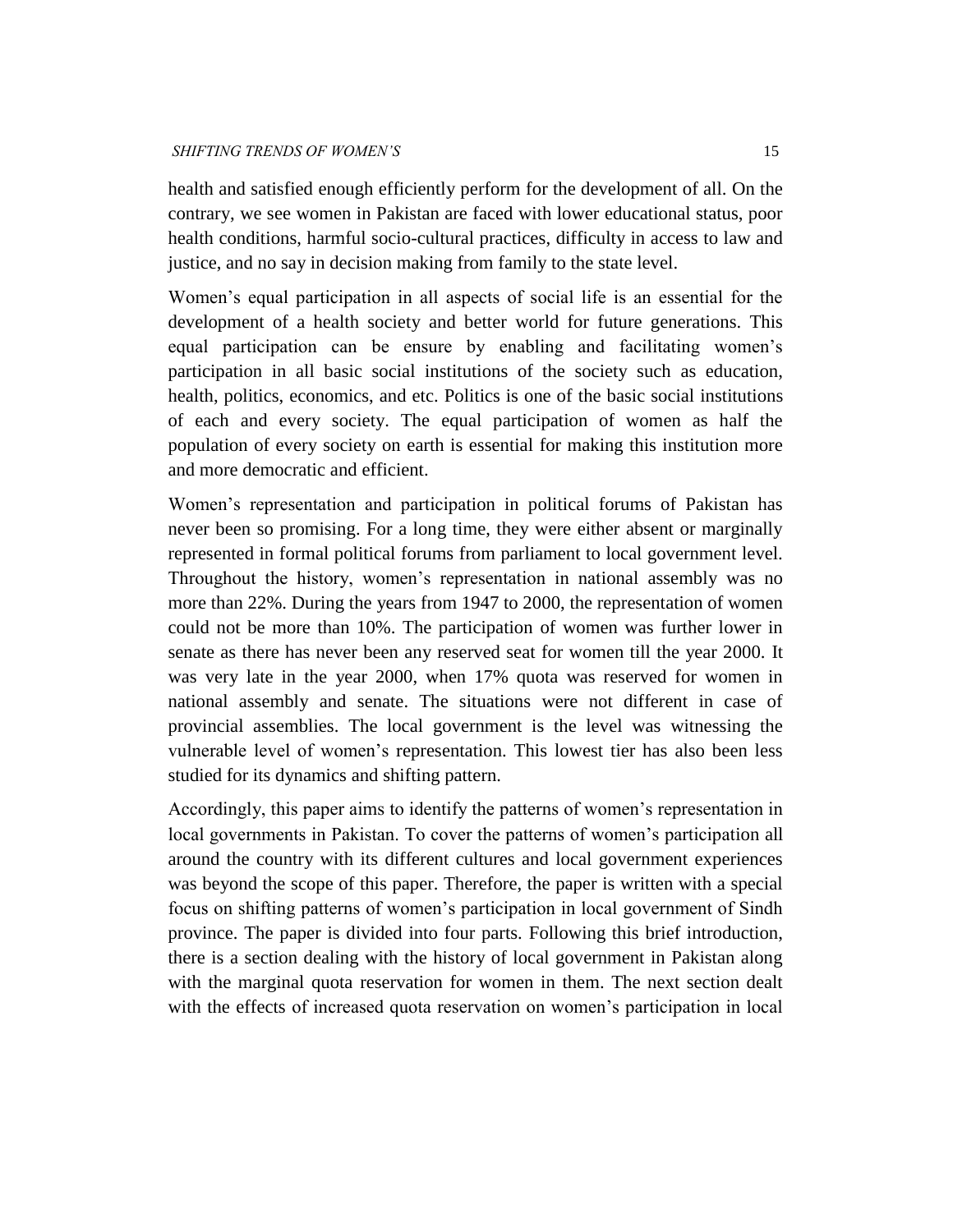governments in general. The two sections deal with changing patterns of women's political representation at district, tehsil (Sub district) and union council level.

# **History of Women's Participation in Local Government Level**

Invariably every military government after seizing power emphasized on establishing local government system to undermine the established political powers (mainly of big regional landowners and feudal leaders) at provincial and national levels. Whereas, the democratic governments relied on alliances with big regional/ rural landowners and feudal leaders to secure vote blocs, and they never favored local government systems. This variation of interest witnessed the introduction of local governments by military regimes and their dissolution by democratic government several times in Pakistani history. This struggle did not let these institutions to reach their maximum political potential.

In 1958, after imposing first Martial Law and dismantling the national and provincial assemblies, General Ayub Khan introduced the local government system of 'Basic Democracies' to substitute universal suffrage for electing Assemblies and President with an electoral college of 80,000 Basic democrats (both, officially nominated from government departments and directly elected, at local Union Council levels). There was no reservation for women (Mumtaz 2005). The whole system was over-dominated by bureaucrats involved at all tiers of these local bodies and could not last long after Ayub's regime. Later, during 1971–1976 Bhutto's elected government introduced a local government law but no elections were held. Zia's military regime seizing power from Bhutto revived local government system and held four elections of local government during 1977 to 1988. There were two seats reserved for women in union councils and 10% seats of District Councils, except in NWFP (Mumtaz 2005). During the democratic period of 1988-1999, four democratically elected political governments remained in power, but no election for local government were held, rather all elected Local Governments, sooner or later, were dismissed.

| Year | % of Women Quota |
|------|------------------|
| 1959 | No quota         |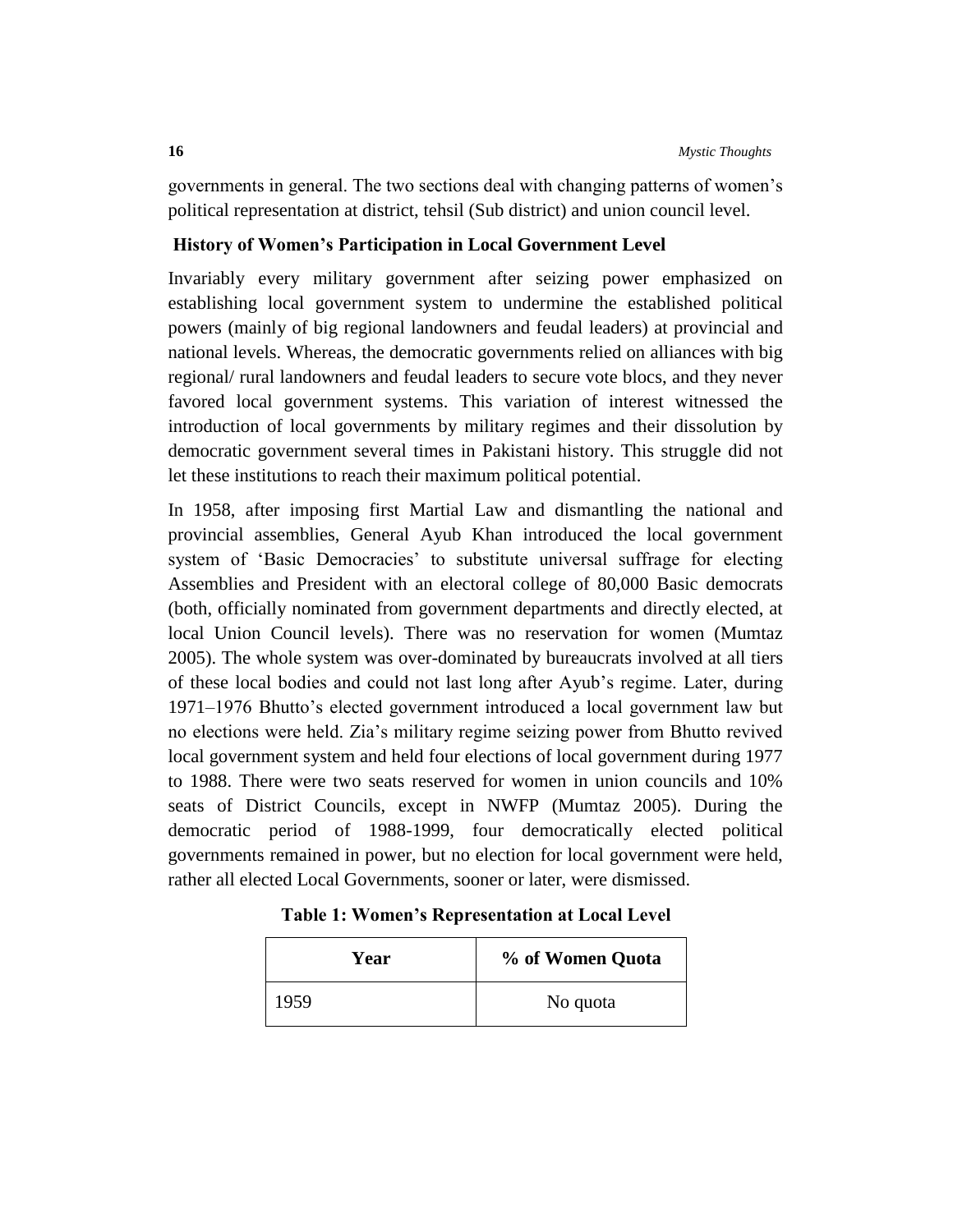$\overline{a}$ 

| 1977-1988 | $2*$ |
|-----------|------|
| 1988-1991 | 2    |
| 1991-1993 | 10   |
| 2002-2008 | 33   |

*\*2% at Union council and 10% at District council, except in NWFP* 

*Source: Data gathered from diverse secondary resources and compiled in table form by the researcher.* 

In respect of women's participation, the local bodies also reflect the same situation; as here reservation of seats for women remained 2% till 1991-1993 when it increased to 10%. In 1998, about 12.7% seats were reserved for women in the Punjab local councils, while 25.8% in Baluchistan, 2.9% in NWFP and 23% in Sindh but the elections were only held in Punjab and Baluchistan where the number of women elected rose to 12% and 25%, respectively, but these representatives never assumed office. Therefore, women's representation remained marginal until again Musharaf's military regime took over in 1999 and introduced a Devolution of Power Plan. It reserved 33% quota for women at all tiers (Union, Tehsil, and District Council) of local government system. The 2001- 2002 elections inducted more than 36,000 directly elected women Union Councilors on more than 40,000 reserved seats (that was 90% coverage while 4001 seats remained vacant because women were stopped by tribal/religious leaders to participate in election in some provinces (Yazdani 2004)) giving an unprecedented rise to women's participation at any of the political level.

Before the local government elections in 2005 the number of seats at Union Council was decreased from 21 to 13 but retaining the same 33% quota for women<sup>1</sup>. In 2005 election the number of women councilors elected in union

<sup>&</sup>lt;sup>1</sup> The Local Government Ordinance 2001 was amended before 2005 elections to reduce the number of members in a Union Council. Correspondingly, the number of women's reserved seats per Union Council was reduced from 6 to 4, but the proportional representation of quota seats remained the same. SPDC (2007) reported that it is not clear why the number of seats were reduced.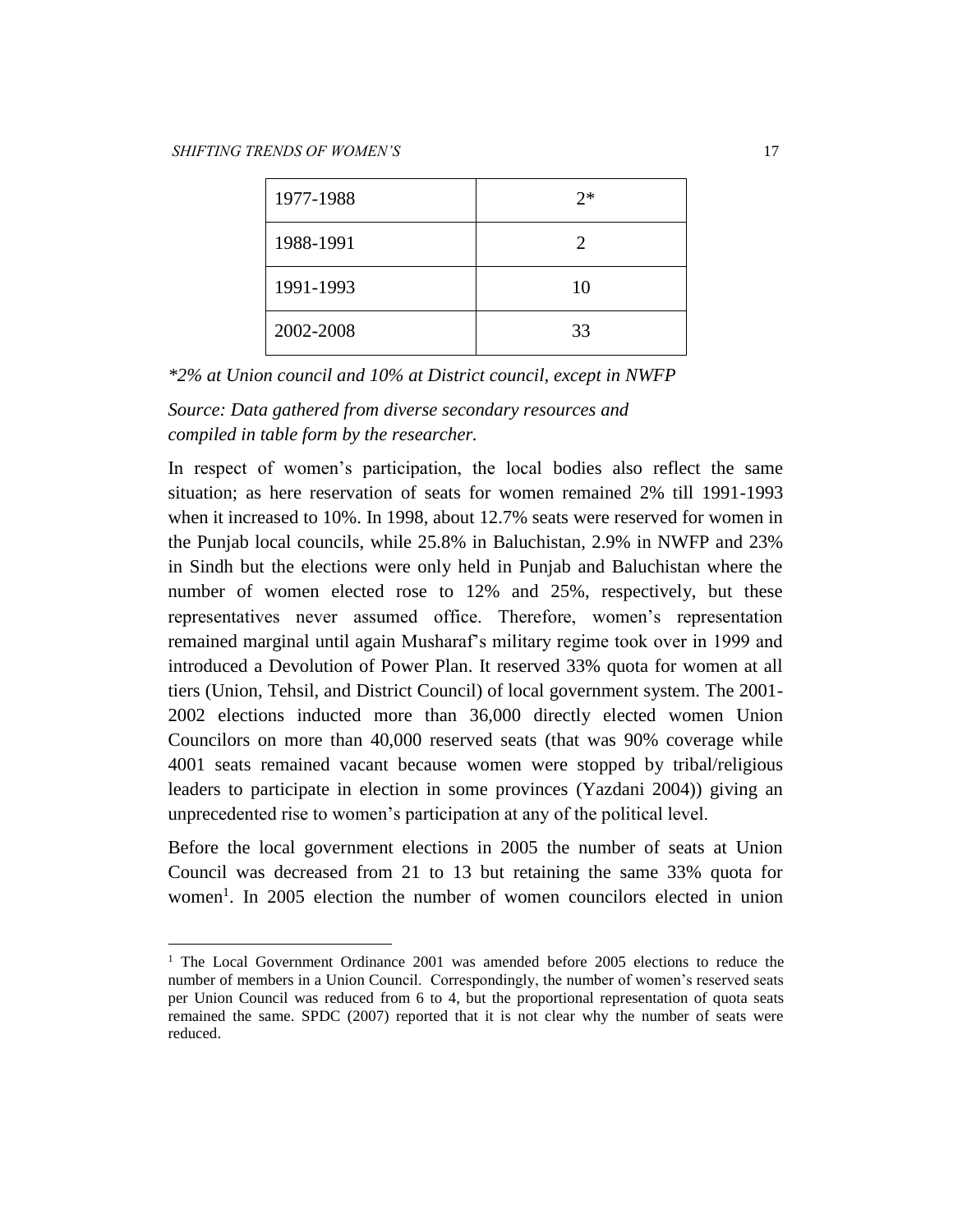council were more than 24,000 (in comparison of 36,000 in 2002). Although the number of elected women has decreased in 2005 but still the last two local government elections have enlarged the space for women to participate at local politics.

# **Increased Quota and Women's Political Participation in Local Government**

The last local government system working till the year 2010 in Pakistan consisted of three hierarchical tiers; (i) District Councils (DC) (i.e. total 102 DCs in the country), (ii) Taluka/Tehsil/town (sub district) Councils (TC) (i.e. 394 TCs), and (iii) Union Councils (UC) (i.e. 6132 UCs). Only the Nazim (Head/Mayor), Naib Nazim (Deputy Head/Mayor) and all members of the Union Council (the lowest tier) are elected through direct election on universal adult franchise. All the Naib Nazims of Union Councils by default become the members of Taluka Council and all the Nazims of Union Council become the members of District Council and they serve as Electoral College to elect the heads (*Nazim)*, deputy heads (*Naib Nazim)* and members on reserved seats of these respective councils. At each tier 33% quota has been allocated for women that have brought more than 36,000 Women Union Councilors in 2002 and 24,000 women in 2005 elections<sup>2</sup>.

In all four provinces of Pakistan, women have enthusiastically participated at all tiers of local government in last two elections. The situations in each province slightly vary due to their social and cultural diversities. NWFP and Baluchistan provinces that are classically tribal societies having relatively more conservative environment, are still relatively resistant to women's political participation in local governments; having 70.6% in NWFP and 77.4% in Baluchistan women reserved seats filled in the year 2002 and 85% and 97% respectively in the year 2005 (Aurat Foundation 2005a) with reports of the incidences of mass violations to stop women from casting votes and contesting elections (Aurat Foundation 2001). Punjab and Sindh are feudal societies with relatively less conservative environment, therefore, witnessed a better higher level of women's political participation. Punjab has performed very well with its 96.7% in 2001 and 98.7% in 2005 women seats filled and with several women elected as Nazims<sup>3</sup> at Union

 $\overline{a}$ 

<sup>&</sup>lt;sup>2</sup>Pakistan government through amendments in Local Government Ordinance reduced the number of Union councils from 21 members to 13 members.

<sup>&</sup>lt;sup>3</sup> Nazim means Head of the council.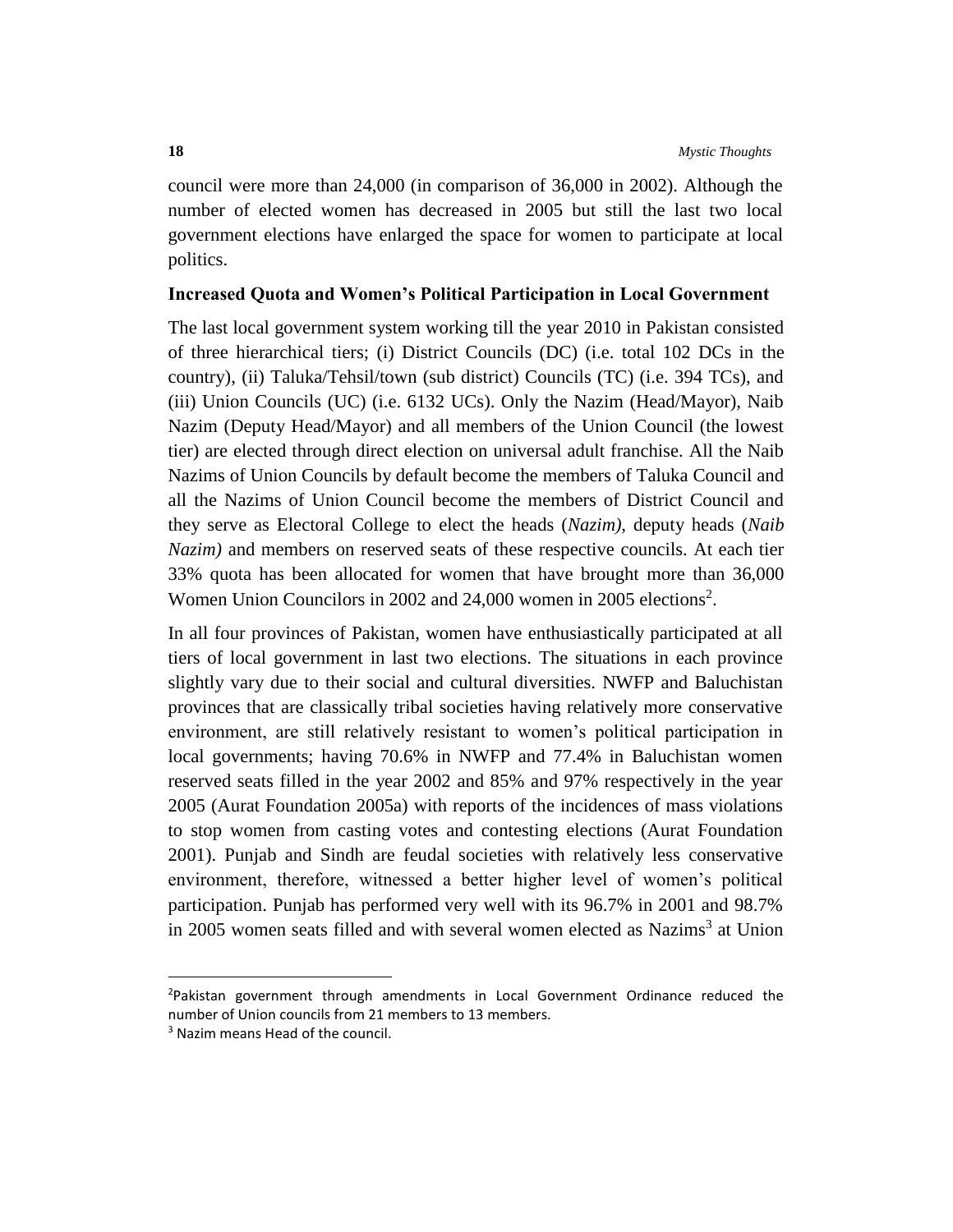$\overline{a}$ 

Council<sup>4</sup> (the lowest tier of local government). But the province of Sindh has taken lead in bringing forth women in local government at all levels. It has an incomparable history in the country for having four women District Nazims (Mayor) and one district Naib Nazim (Deputy Mayor) elected in local government (Hussain 2006; Aurat Foundation 2005b) and by filling its 99.05% reserved seats for women at all tiers of local government in rural and urban areas during last local government elections in the year 2005 (Aurat Foundation 2005a).

# **Women's Participation at District and Tehsil Councils**

Like national and provincial levels, in local government also the higher authority positions (e.g. Nazim and Naib Nazim of District and Tehsil Councils) were still dominantly composed of local/rural elite class and show the trend of patriarchal exclusion of women from higher portfolios. There were very few women as District Nazim (District Mayor) or Tehsil Nazim (Sub-District Mayor) in last two local government elections. Yazdani (2004) reports the negligible numbers of women at these higher portfolios in local government after 2002 elections, there were only total 16 women Nazims and Naib Nazims in different councils; 2 women District Nazims, 1 Naib Nazim at Tehsil, 11 Nazims at Union Council, and 2 Naib Nazim at Union Council. Both the District Nazims were from highly influential and political families of Sindh; Nafisa Shah from Khairpur (daughter of political leader, and former and current Chief Minister of Sindh, Syed Qaim Ali Shah) and Farriyal Talpur from- the native town of Zardaris- Nawabshah (sister of present president Asif Ali Zardari and sister-in-law of the former Prime Minister Benazir Bhutto). Both of these women were later present in National Assembly as members. Other Nazims and Naib Nazims of Tehsil and Union Councils also belonged to influential political families of Sindh and Punjab but none from other two relatively conservative provinces.

Similarly, in 2005 elections, four women have won as District Nazims (all from Sindh) and one as District Naib Nazim<sup>5</sup>. One was again Farriyal Talpur and other

<sup>4</sup> Local government in Pakistan is comprises of three hierarchical tiers; District, Taluka (Sub-District), and Union Council. District is the highest tier of local government, Taluka is the middle level and Union Council is the lowest tier of local government comprises of few villages in rural areas and a small quarter of urban area.

<sup>5</sup> This data has been taken from the website of Election Commission of Pakistan [http://www.ecp.gov.pk,](http://www.ecp.gov.pk/) retrieved on June 4, 2008, at 15:30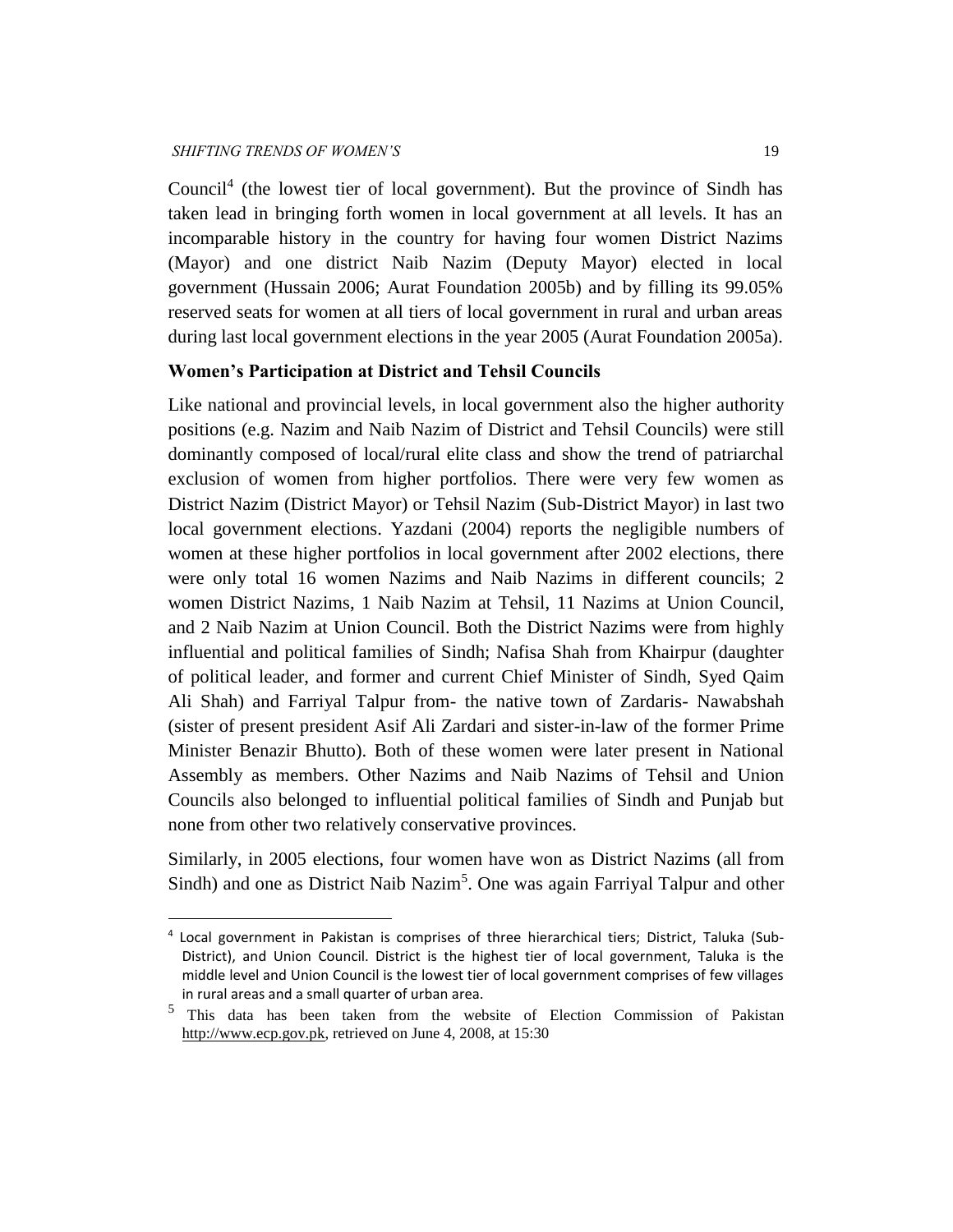three were also from highly influential and political families of Sindh; Dr. Saeeda Soomro from Jacobabad (wife of big landowner and politician late Ahmad Mian Soomro-a parliamentarian, Senator and Deputy Speaker of the West Pakistan Assembly and mother of ex-Senate chairman, the caretaker Prime Minister in 2007-2008 and the interim President of Pakistan in 2008, Mian Muhammad Soomro), Raheela Magsi from Tando Allah Yar (from Magsi family and sister of Irfan Gul Magsi who have been Minister of Revenue and also of Auqaf, Religious and Minority Affairs), and Dr. Kaneez Sughra Junejo from Mirpurkhas (daughter of former Prime Minister Muhammad Khan Junejo). Social Policy and Development Centre (SPDC) also reported the results of a case study done on profiles of District Nazims in Punjab after 2002 and 2005 elections that show three particular trends: first, mostly Nazims (91%) were elected on the basis of *Zaat* (caste)/ *Biradri* (Kinship)/ Tribal ties; second, most of them (91% in 2002, 77% in 2005) belonged to ruling political party; third, mostly (70%-80%) belonged to leading political families (2007: 59-60). It clearly shows the overwhelming influence of kinship/tribal ties and of political affiliation in the present day political scenario in Pakistan.

Similarly, the councilors at District and Tehsil Councils, who are the Nazims and Naib Nazims of Union Councils also managed to achieve these status due to landowning, kinship and political affiliation working within Union Councils (UC). In Khan's (2006) research on local government and rural development in two districts of Northwestern Pakistan, the socio-economic profiles of District and Tehsil Councilors (UC Nazims and Naib Nazims) show them as belonging to groups of higher socio-economic strata of rural society. Therefore, he infers that these councils still are largely the domains of traditional rural elites (landlords). It indicates that political culture of Pakistan is still in the hands of the local elite men and prevents women from entering in these areas of power and authority.

#### **Women's Participation at Union Council**

There is considerably less information on Pakistan regarding women's political participation in local government under quotas, probably because the new local government institutions and elected women were in place quite recently. The existing literature indicates that only the lowest tier, the Union Council, shows a break from the patriarchal trend of elite class's political participation. Pattan Development Organization in its studies of local government election processes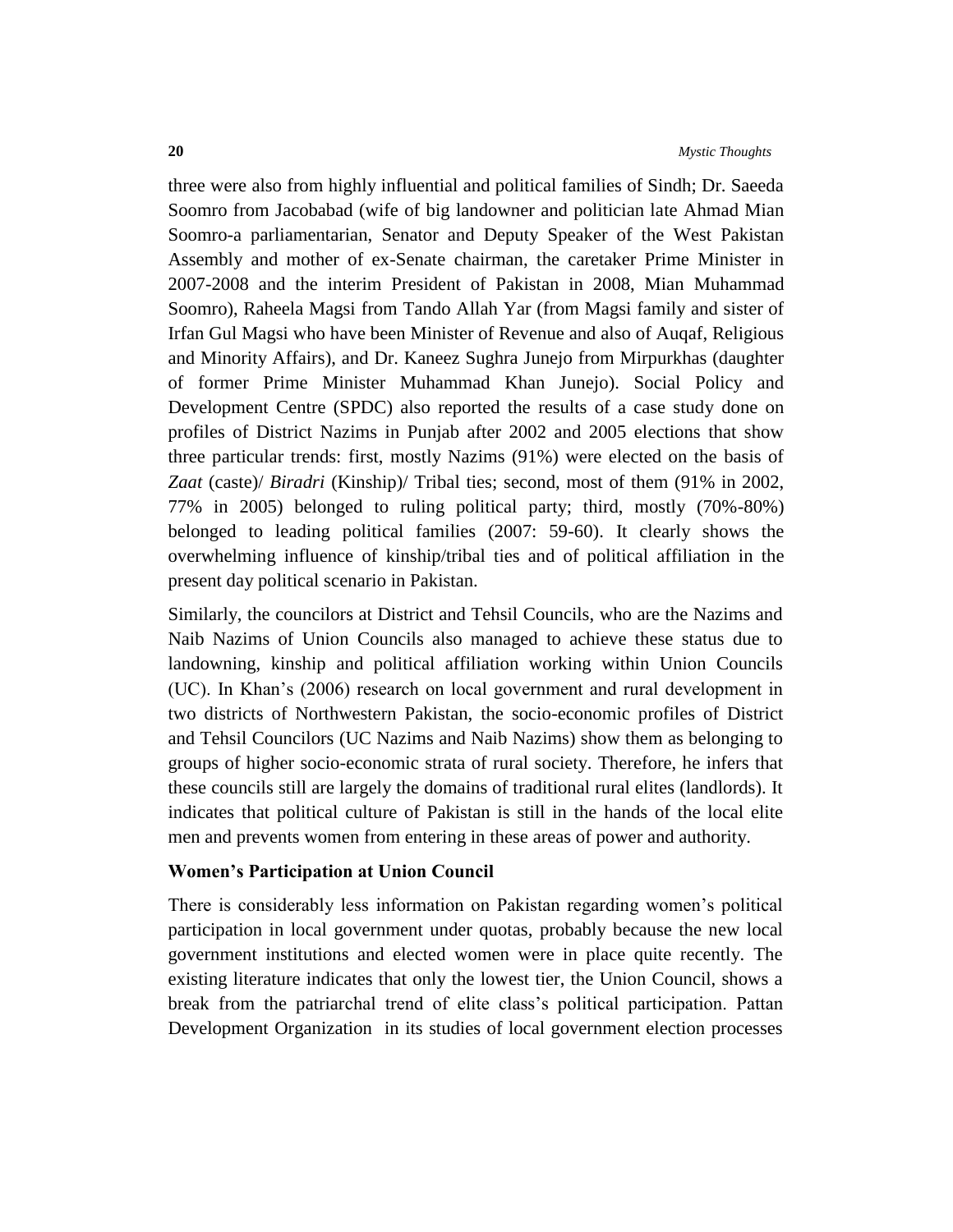and results found that majority of the elected representatives belonged to the younger strata of society with majority (74%) of them less than 46 years of age (Bari and Khan 2001; Khan and Bari 2006). Similarly, these studies also showed that majority (79%) of them were literate; only with 10% of them having passed the H.S.S.C examination (12 years of education) and 16% possessing bachelor level qualification (14 years of education). Illiterate councilors constitute 21% of the total number of elected representatives. Out of the total number of illiterate elected representatives, 69% were women. SPDC (2007) shows that on average, 27 percent of women councilors were not literate. Paracha (2003) providing more or less similar features and statistics in this regard, also explains that in respect of occupational background, unlike Nazims and Naib Nazims, most of the councilors belonged to low-income groups. Similarly, Khan (2006) also finds that, in general, majority of them belong to landless and small land holding groups. They mostly belong to low income or medium income groups. He argues that apparently local reforms have dislodged large landowners and social elites from control over the local politics thus local government units (the union council) cannot be called as elite dominant institutions.

At Union Council level, enhanced quotas (33% after 2002 in comparison of the 2% to 10% in past) for women have inducted a large number of directly elected women councilors (more than 36,000 in 2002 and 24,000 in 2005). Existing studies show that most of them were less than 45 years old (57 %); more than half were illiterate (53 %); most were housewives (73.7%); very few own land; and an overwhelming majority had never contested elections (79 per cent), neither had their families (64%) (Reyes 2002). Most of them were novice in this field, coming from middle and lower middle class families, also from rural areas, with less education, no previous political experience. A large percentage of women at councilor level was self-motivated for want of social empowerment, which means to be heard and known – "I am a living reality  $\&$  can speak" (Yazdani 2004: 26). A sizeable number of local councilors were school teachers and women based in local community organizations (Shaheed and Zaidi 2005). These trends show a break from the patriarchal trend of women's exclusion from or elite women's exclusive participation in politics in Pakistan. They seem to have more in common with majority of rural/urban and lower class women then the elite educated upper class women politicians of past, coming from feudal or political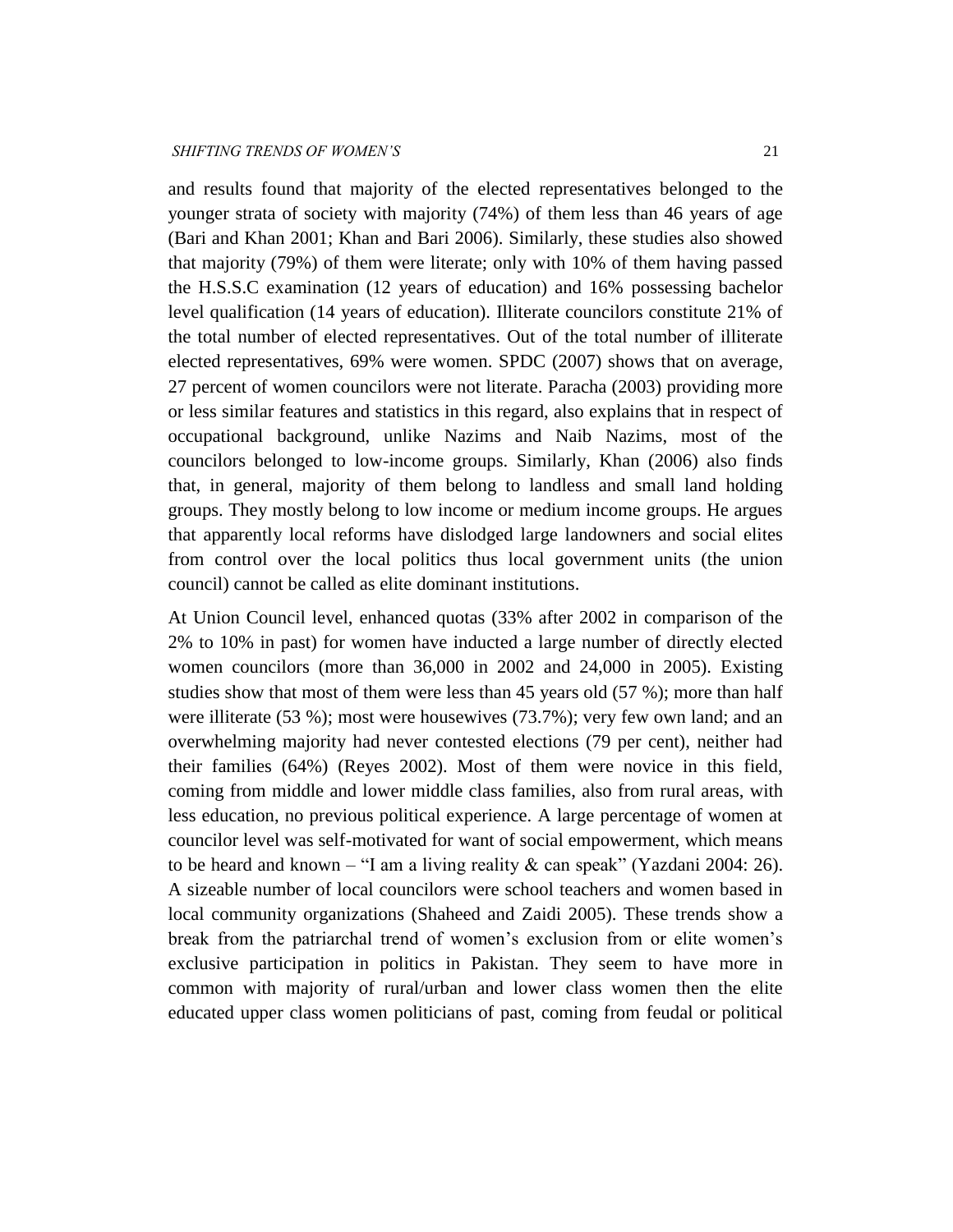families or those still forming a large portion of women members of the present national and provincial assemblies.

Reyes (2002) indicates that the large participation by housewives reflected their willingness to go beyond their reproductive roles to assume community leadership roles. This may also have implications on the gender based assignment of household roles and responsibilities at home and broader community. Yazdani counts the achievements of these women, as (a) family support to contest elections leading to acceptance of women's right to participate in politics, (b) acceptance to take on political decision making on behalf of community, (c) equal political decision making right as an elected representative (2004: 31). She further added to this list the "social recognition, sense of authority, respect & improved social standing within and outside family being in a decision-making role are "THE" gains felt by these elected women" (Yazdani 2004: 31). Although, they were still facing resistance by male dominated systems of local government, low working or decision making power, lack of training, established stereotypes of politics as male domain, mobility issues, families' concern and resistance regarding their security and deliberate ignorance in and exclusion from major decision making processes at the council (also see Yazdani 2004; Mumtaz 2005), but at least the quotas have provided them opportunity to make an initial and massive entry in the political field which was not possible otherwise due to men and elite class dominated patriarchal political culture in Pakistan. The local government may also prove itself as nursery for producing a new generation of non-elite female politicians.

# **Conclusion**

This paper aimed to explore women's representation and participation in local government in Pakistan with a special focus on women in local governments in province of Sindh. The argument presented in the paper is developed on statistics, material, and information gathered from secondary sources of data including books, reports, research papers, official websites, and internet. The paper argues that women's representation in local government in Pakistan was marginal till the year 2000. Till the year 1991, the reserved quota seats for women did not comprise more than 2% of total membership of the local government systems introduced from time to time through different military governments and later by democratically elected governments. Later, the figure rose to 10% till 1993. It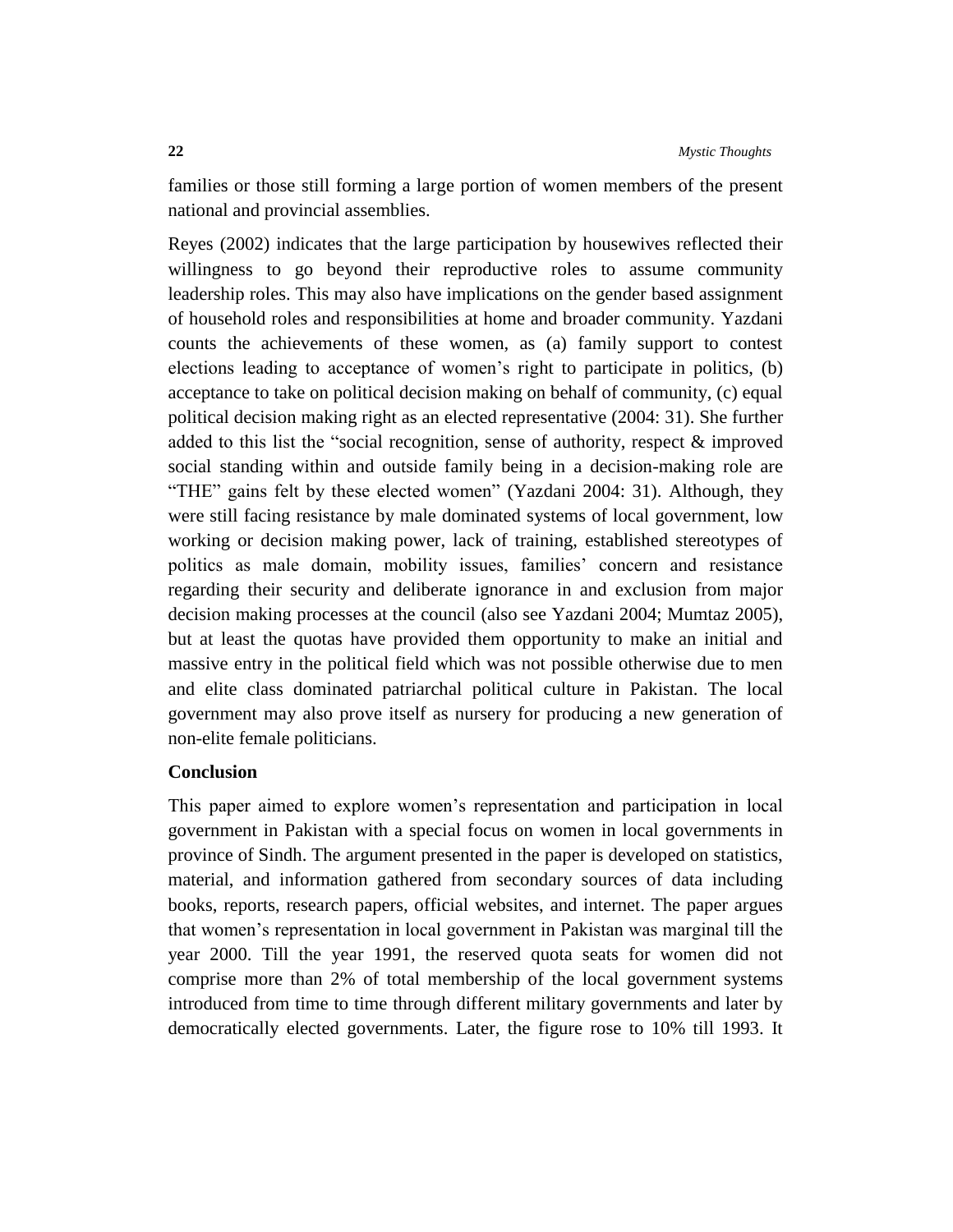was only after the year 2000 that 33% of reserved seats for women in all tiers of local governments was allocated. This initiative or enhanced quota allocation resulted in thousands of women entering in this local level of political decision making all around the country. The paper argues that this increased in women's quota seats at local governments has certainly enlarge the political space available for local women and give then venue to participate in the political activity.

Finally the paper indicates another shifting patter of women's representation in these political forums. It highlights that previously women in local governments were coming from elite class, but the enlarge quota and enhanced representation women also has open the doors of political forums for non elite less educated, young, common women from low income group. This is especially true for women's participation in the lowest tier of union council. The paper also suggests that these important aspects of enhanced quota representation for women, ensuring and facilitating the participation of common non- elite women, and drawing frameworks to strengthen their say in political decision making in local governments, in particular, and in all political forums, in general may help to develop and strengthen more democratic political institutions in Pakistani society.

# **References:**

- Aurat Foundation (AF). (2005a). *Citizens' campaigns for women's participation in local government election 2001 and 2005: Backdrop, glimpses of the campaigns, overall results*. Islamabad: Aurat Publication and Information Service Foundation.
- Aurat Foundation (AF). (2005b). *Women in local government 2005*. Islamabad: Aurat Publication and Information Service Foundation.
- Aurat Foundation (AF). (2001). *A public case on gross violation of women's electoral rights in Swabi, Mardan and Dir, NWFP.* Islamabad: Aurat Publication and Information Service Foundation.
- Bari, S., & Khan, B. H. (2001). *Research study: Local government elections 2001 phase III, IV, & V*. Islamabad: Pattan Development Organization.
- Hussain, G. (Ed.). (2006). *Local government election 2001 and 2005: A comparative Analysis.* Islamabad, Pakistan: Pattan Development Organization.